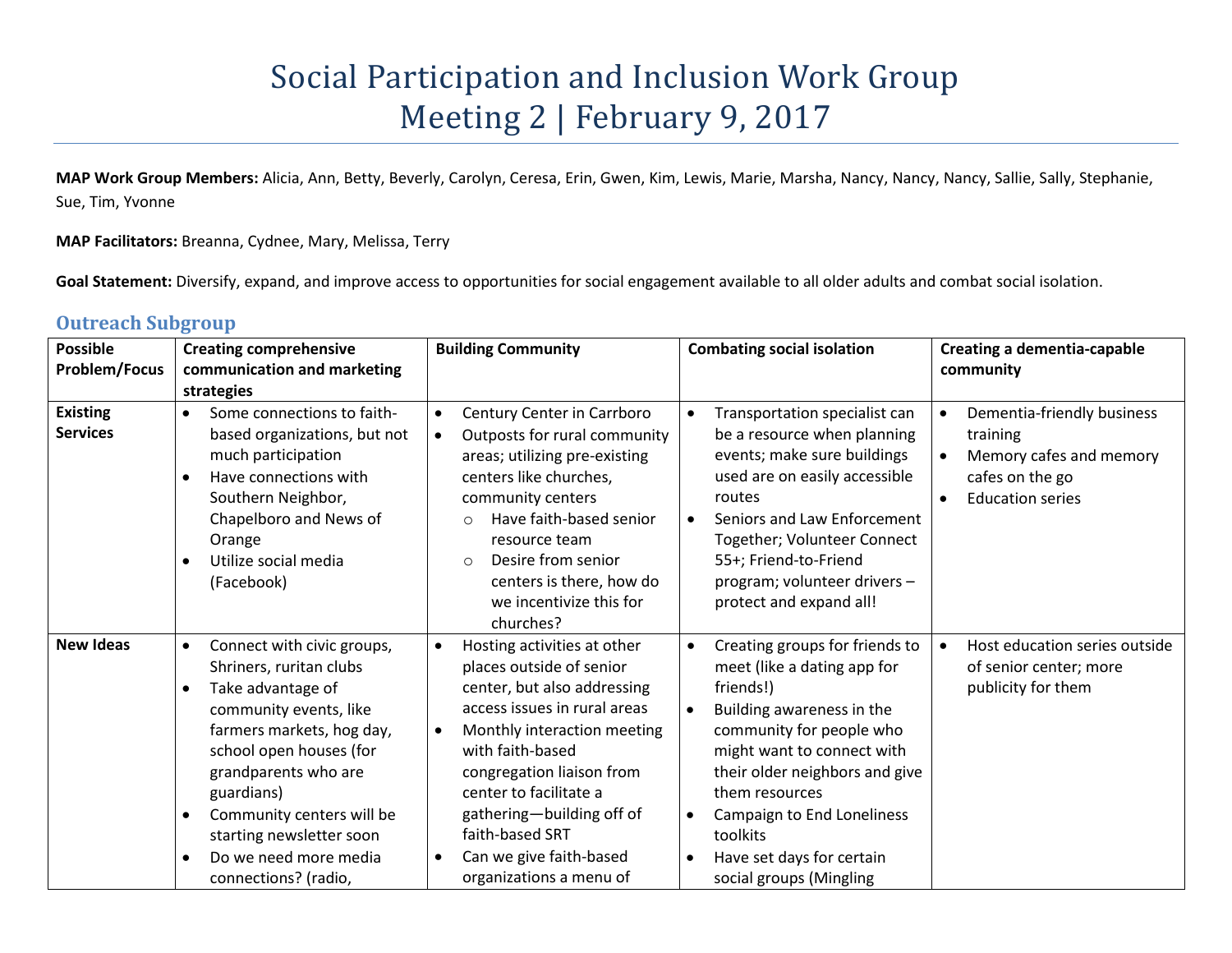| television, etc.)<br>Making sure bus stops are<br>well-marked for EZ Rider<br>Route<br>Rebranding senior life as<br>active; showing this to<br>community members<br>(intergenerational influence) | options and allow them to<br>pick programs that feel right<br>to them?<br>Develop community liaisons<br>and utilize them; could be<br>congregants in addition to<br>pastors.<br>Ensuring that everyone feels<br>welcomed at the senior<br>centers by doing things like | Monday; Tuesdays Together;<br>Wonder What We'll Do<br>Wednesday; Thoughtful<br>Thursdays; Friday Feasters) |  |
|---------------------------------------------------------------------------------------------------------------------------------------------------------------------------------------------------|------------------------------------------------------------------------------------------------------------------------------------------------------------------------------------------------------------------------------------------------------------------------|------------------------------------------------------------------------------------------------------------|--|
|                                                                                                                                                                                                   | creating more inclusive<br>signage                                                                                                                                                                                                                                     |                                                                                                            |  |

#### **Barriers/Obstacles to Success:**

- Individual comfort leaving home
- Transportation in rural areas
- Physical ability to get out
- Communication avenues/outlets- how to decide what resources to use
- Ageism, internalized and external stigma
- Securing engagement from community partners

### **Programming Subgroup**

| <b>Possible</b>      | <b>Continuing education</b>          | <b>Expanding meeting spaces for</b> | <b>Intergenerational programming</b> | <b>Scholarships and access to</b> |
|----------------------|--------------------------------------|-------------------------------------|--------------------------------------|-----------------------------------|
| <b>Problem/Focus</b> | opportunities and other              | programming                         |                                      | programs                          |
|                      | programming for older adults         |                                     |                                      |                                   |
| <b>Existing</b>      | Peer Learning, Shared<br>$\bullet$   | Have community centers,<br>0        | Currently partner with<br>$\bullet$  | There are scholarships            |
| <b>Services</b>      | Learning, and OLLI                   | libraries within the                | college students mostly              | available for many activities     |
|                      | Shared Learning is almost<br>$\circ$ | community                           |                                      | at Senior Centers.                |
|                      | at capacity!                         |                                     |                                      | Shared and Peer Learning          |
|                      | Can audit classes at UNC             |                                     |                                      | around \$30-\$50 per              |
|                      |                                      |                                     |                                      | semester.                         |
| <b>New Ideas</b>     | Free classes at UNC<br>$\bullet$     | Partnering with                     | Technology "buddies"                 | Partnering with college           |
|                      | Ways to make services                | neighborhood public spaces          | Sensitivity orientation for          | students who can be part of       |
|                      | available to all people (e.g.,       | Would space be available<br>$\circ$ | students to decrease stigma          | volunteer driver program          |
|                      | using Pocket Talker for              | during the day?                     | and build normalcy of                | Creating audible versions of      |
|                      | people with hearing loss)            | OC library partners with<br>$\circ$ | interaction between age              | resources, such as the Senior     |
|                      | Expanding "welcoming                 | other organizations for             | groups                               | Times, so that people are         |
|                      | committee" at senior centers         | their space.                        | High school students<br>$\circ$      | able to call in and hear what     |